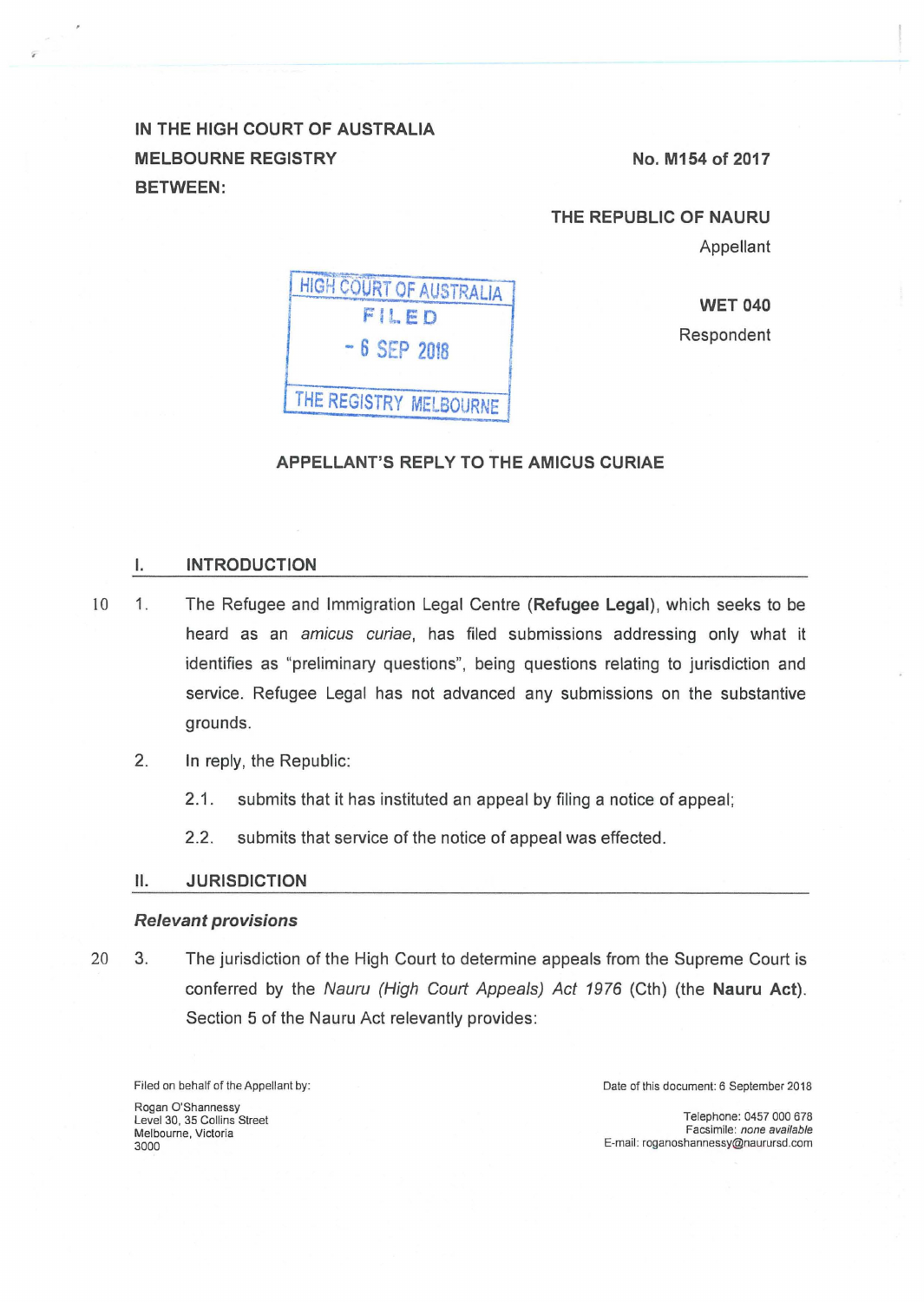- (1) Appeals lie to the High Court of Australia from the Supreme Court of Nauru in cases where the Agreement provides that such appeals are to lie.
- (2) The High Court has jurisdiction to hear and determine appeals mentioned in subsection (1).
- 4. Article 1A(b)(i) of the Agreement provided that appeals are to lie to the High Court from the Supreme Court in respect of the exercise by the Supreme Court of its original jurisdiction, in civil cases, as of right against any final judgment.
- 10 5. Article 3(1) provides that, generally speaking, "procedural matters relating to appeals are to be governed by the Rules of the High Court". Part 43 of the High Court Rules 2004 (the **Rules),** made under section 11 of the Nauru Act, makes provision with respect to appeals. Rule 43.02 relevantly provides that, where an appeal lies to the High Court as of right, the provisions of Part 42 apply to that appeal "with such variations as are necessary".
- 6. Rule 42.01 provides that an appeal "shall be instituted by filing a notice of appeal". Rule 42.03(c) relevantly provides that a notice of appeal "must be filed within 14 days after the date of the judgment below". Rule 4.02 provides that any period fixed by or under the Rules may be enlarged or abridged by order of the 20 Court or a Justice whether made before or after the expiration of the time fixed.

## **Submissions**

30

- 7. The Republic accepts that the Agreement came to an end on or about 12 March 2018 and that this Court has jurisdiction to hear and determine an appeal from the Supreme Court only if it was "instituted" (within the meaning of Article 6 of the Agreement) before that date (cf Refugee Legal submissions at [17]). lt is submitted that that condition is satisfied in the present case by the filing of the Republic's notice of appeal, together with the application to extend time, on 13 October 2017.
- 8. Article 3(1) of the Agreement provides for "procedural matters" to be dealt with by the High Court Rules. Relevantly, rule 42.03 (applied by Part 43) makes provision for the time by which a notice of appeal must be filed. Similarly, rule 4.02 (also applied by Part 43) makes provision for the ability of the Court to extend time.
	- 9. In Wei v Minister for Immigration and Border Protection (2015) 257 CLR 22, the High Court considered a similar provision in section 486A of the Migration Act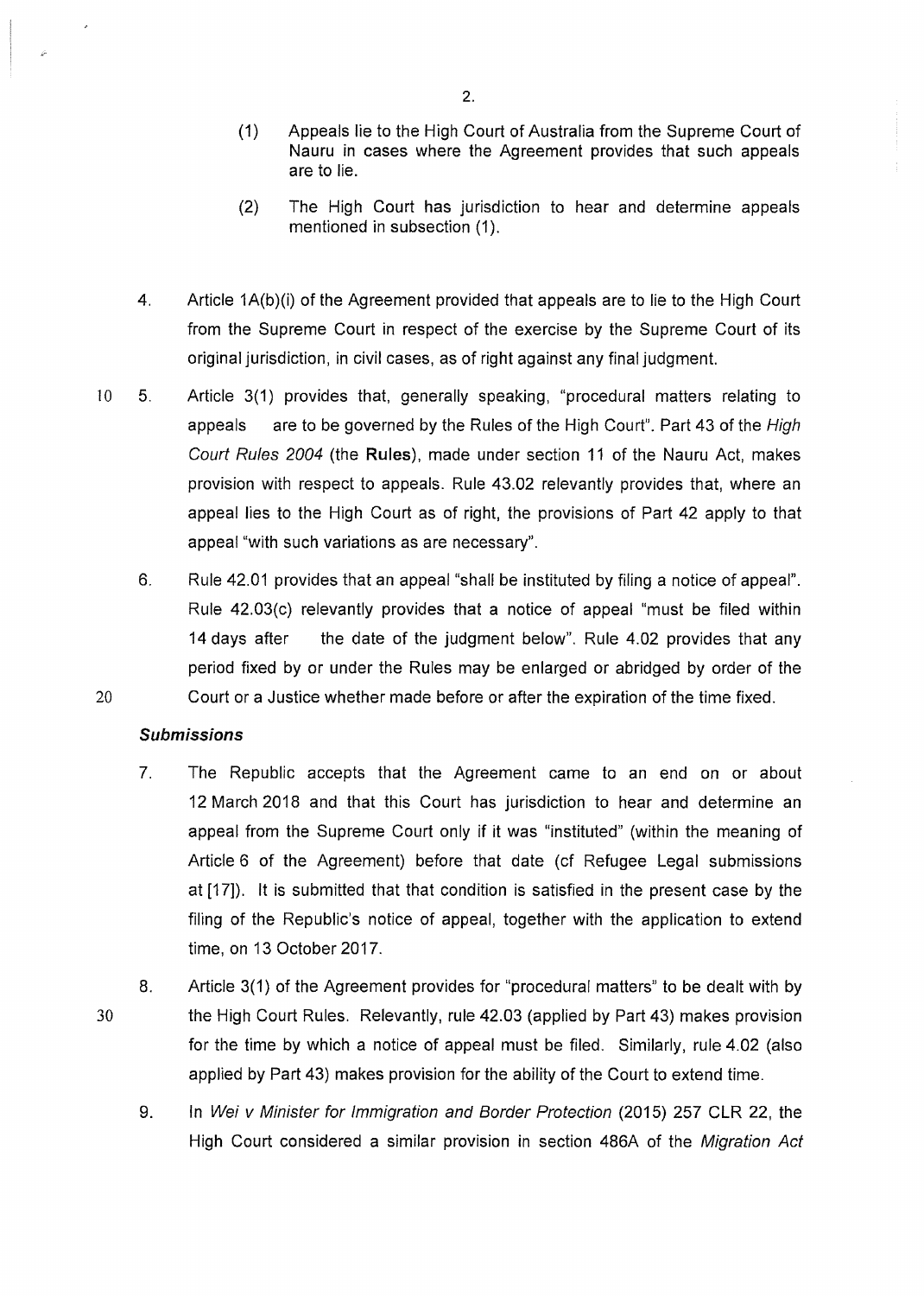1958 (Cth). That section provided that an application for a remedy in exercise of the High Court's original jurisdiction in relation to a migration decision "must be made to the court within 35 days of the date of the migration decision", but that the High Court may extend that period as it considers appropriate. The plaintiff made an application for prohibition and certiorari in relation to a migration decision outside the 35-day time period, and also sought an order extending the time period under section 486A.

10. The Court (Gageler and Keane JJ, Nettle J agreeing) described section 486A as "a procedural provision which regulates the exercise of the original jurisdiction 10 conferred by s 75(v) of the Constitution". "Section 486A does not, and could not, impose a condition precedent to the invocation of that jurisdiction". The majority continued (at [42]):

Section 486A does not prevent the making of an application under s 75(v) of the Constitution. The application is made by filing an application for an order to show cause in accordance with the High Court Rules. Section 486A operates rather to regulate the procedure applicable to the exercise of the jurisdiction that has been invoked by the making of such an application where the application has not been made within thirty-five days of the date of the decision which the plaintiff seeks to challenge. lt does so 20 by making the grant of the relief sought in the application conditional on an order extending the period for the making of the application. The period of the extension need only be to the date on which the application for an order to show cause has in fact been filed. In parlance which derives from the historical practice of the Court of Chancery, the order is one which can and should be made nunc pro tunc.

- 11. Here, the rules described above have a similar operation. lt would not be possible for the Court to make rules that negated, confined or qualified the conferral of jurisdiction on it by section 5 of the Nauru Act. Rule 42.03 (applied by Part 43) thus does not condition the Court's jurisdiction; rather, it "regulates the procedure" 30 applicable to the exercise of that jurisdiction. The jurisdiction is invoked by filing a notice of appeal in accordance with rule 42.01. If, as in this case, a notice of appeal "has in fact already been filed" after the expiry of that period, then the High Court may make an order under rule 4.02 (applied by Part 43) nunc pro tunc enlarging that period of time.
	- 12. The cases relied on by the amicus curiae are distinguishable. Both Delph Singh  $v$ Karbowsky (1914) 18 CLR 197 and Whitehouse Hotels Pty Ltd v Lido Savoy Pty Ltd (1974) 131 CLR 333 dealt with provisions to the effect that an appeal shall be instituted in a certain manner, including by filing a notice of appeal within a certain

3.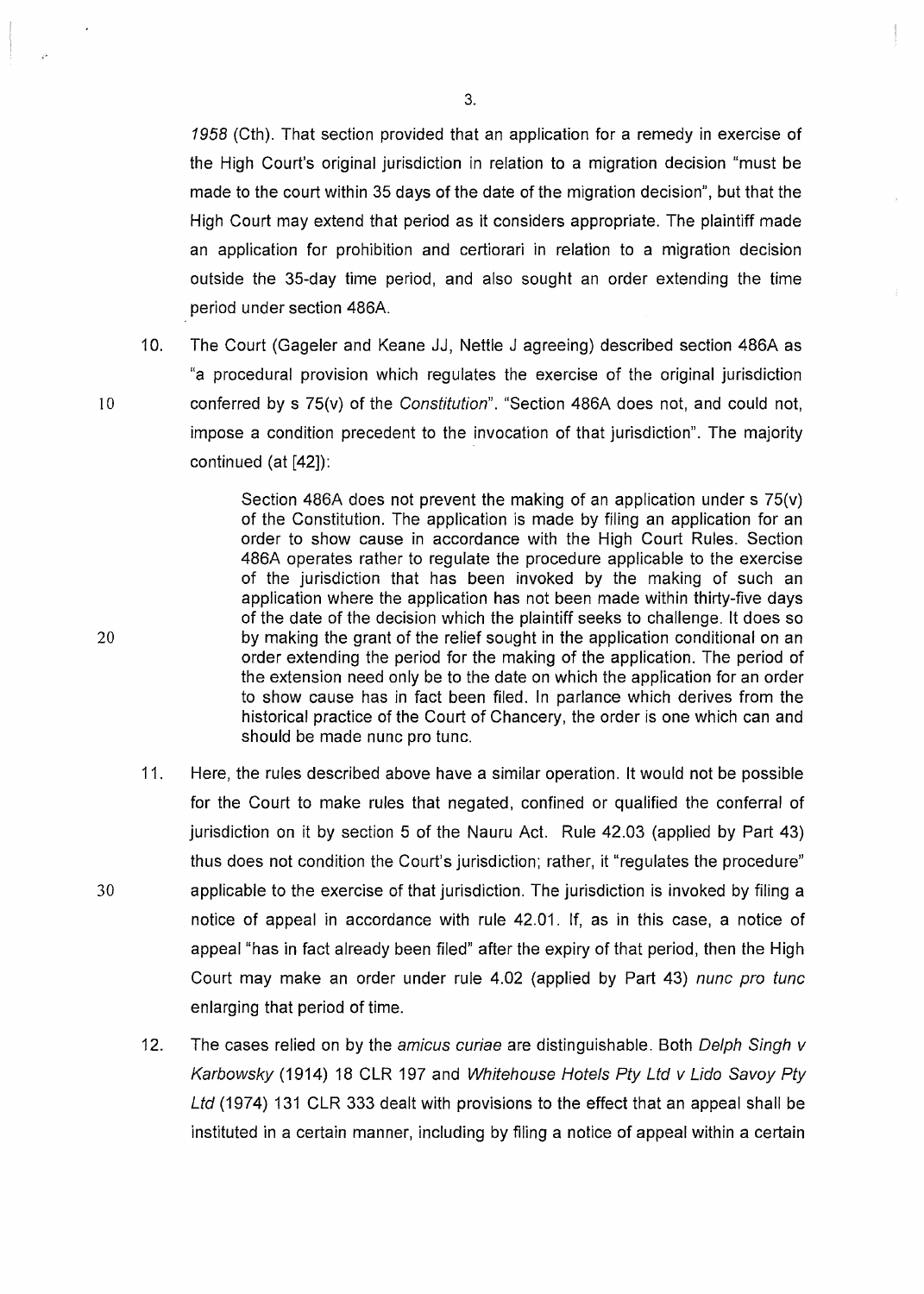period. But there is no equivalent provision in the Nauru Act, which simply provides that an appeal lies where the Agreement so provides. Consistently with Article 3(1) of the Agreement, Part 43 (made under section 11 of the Nauru Act), in so far as it applies provisions of Part 42, deals with "procedural matters only". And, to that end, the Rules provide that an appeal is instituted *simply* "by filing a notice of appeal", which has occurred here.

13. Furthermore, any suggestion that the proposition, drawn from Delph Singh, that "when the time for appealing has expired the Court has no power to extend the time in the case of appeal",<sup>1</sup> applies equally to the High Court's jurisdiction and 10 power under the Nauru Act and Part 43 of the Rules cannot be accepted. lt is incompatible with the Court's decision in C/odumar v Nauru Lands Committee (2012) 245 CLR 561, where an extension of time was granted nunc pro tunc.

#### **Ill. SERVICE**

14. The Republic has filed an affidavit of its solicitor, Rogan O'Shannessy, in relation to service of the notice of appeal, and documents relating to its application for an extension of time, on the respondent.

15. The affidavit evidences that, on 16 October 2017, the Republic left a copy of these documents at the respondent's address for service in the Supreme Court proceeding, namely, the address of the solicitors who represented him in the 20 Supreme Court proceeding (Craddock Murray Neumann), which was identified in a "memorandum of appearance" filed on his behalf in the Supreme Court proceeding. <sup>2</sup>

- 16. Service of the notice of appeal in that manner is effective for the purposes of Part 43 of the Rules, according to the express terms of rule 42.05.4. Details of Craddock Murray Neumann's retainer are irrelevant for this purpose (cf Refugee Law's submissions at [28]-[29]).
- 17. No provision of the Rules expressly governs the service of an application to extend the time in which to commence an appeal. Rule 9.01 requires personal service of particular kinds of document and permits "ordinary service" in others; 30 but ordinary service under rule 9.4 requires an "address for service", which is defined by reference to a party's notice of appearance (rule 9.5). No such notice

4.

See *Owens v Farrington* (1933) 49 CLR 20.  $\mathbf{I}$  $\overline{2}$ 

Cf. rule 42.05.4 of the Rules.